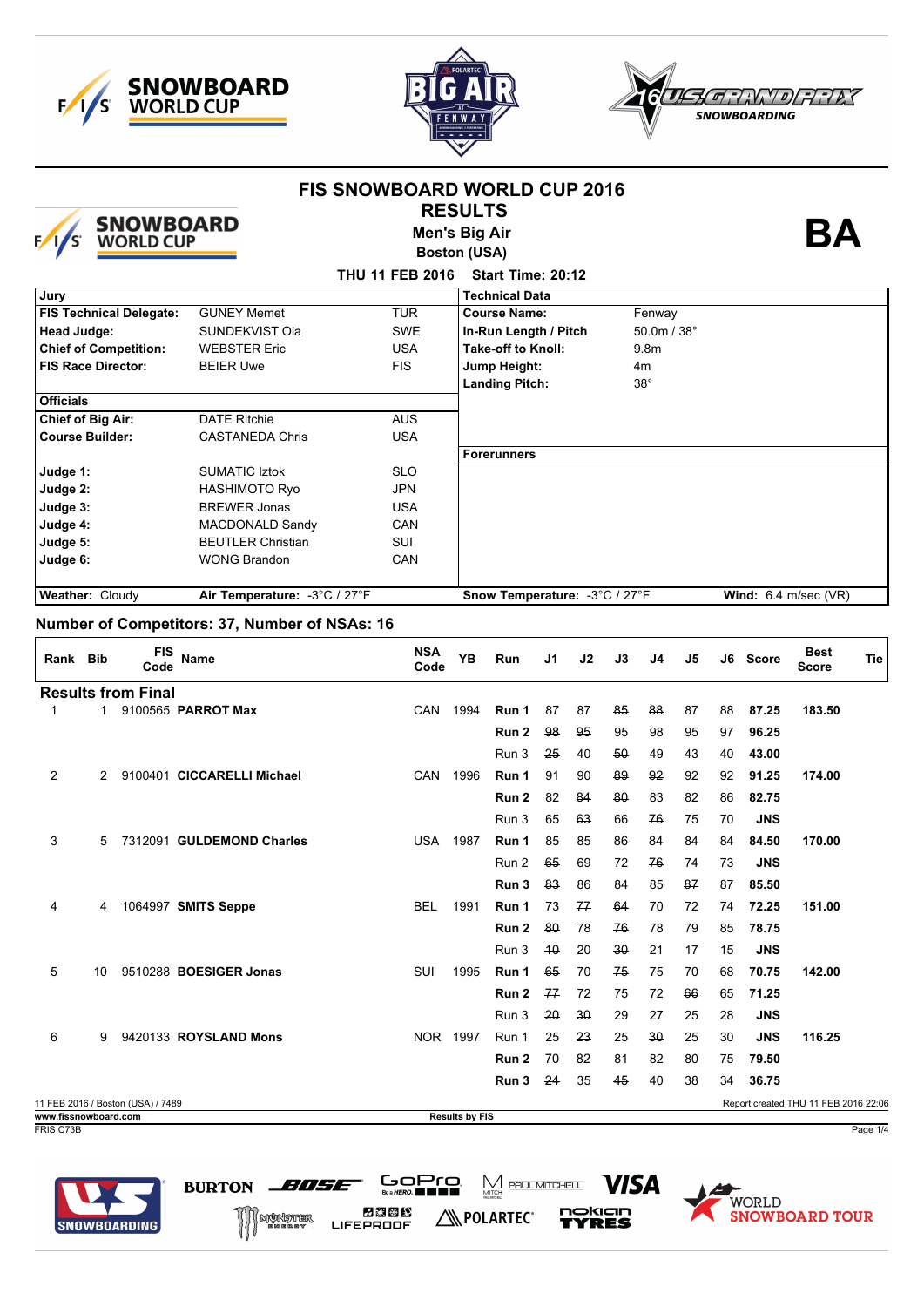





# **FIS SNOWBOARD WORLD CUP 2016 RESULTS**



**Men's Big Air**

**BA**

**Boston (USA)**

**THU 11 FEB 2016 Start Time: 20:12**

# **Number of Competitors: 37, Number of NSAs: 16**

| Rank Bib       |             | <b>FIS</b><br>Code | Name                              | <b>NSA</b><br>Code | <b>YB</b> | Run                       | J1       | J2       | J3         | J4       | J5       | J6       | <b>Score</b>   | <b>Best</b><br><b>Score</b> | Tie |
|----------------|-------------|--------------------|-----------------------------------|--------------------|-----------|---------------------------|----------|----------|------------|----------|----------|----------|----------------|-----------------------------|-----|
| $\overline{7}$ | 6           |                    | 9530579 BEAUCHEMIN Eric           | <b>USA</b>         | 1991      | Run 1                     | 45       | 17       | 15         | 20       | 20       | 28       | <b>JNS</b>     | 115.25                      |     |
|                |             |                    |                                   |                    |           | Run 2                     | 68       | 68       | 67         | 68       | 75       | 73       | 69.25          |                             |     |
|                |             |                    |                                   |                    |           | Run 3                     | 36       | 45       | 50         | 45       | 46       | 48       | 46.00          |                             |     |
| 8              | $7^{\circ}$ |                    | 9531213 FARRELL Lyon              | <b>USA</b>         | 1998      | Run 1                     | 79       | 75       | 65         | 80       | 78       | 76       | 77.00          | 111.00                      |     |
|                |             |                    |                                   |                    |           | Run 2                     | 23       | 27       | 27         | 28       | 30       | 26       | <b>JNS</b>     |                             |     |
|                |             |                    |                                   |                    |           | Run 3                     | 35       | 38       | 33         | 33       | 35       | 27       | 34.00          |                             |     |
| 9              | 3           |                    | 9510290 SCHAERER Michael          | <b>SUI</b>         | 1996      | Run 1                     | 21       | 25       | 40         | 24       | 22       | 25       | 23.00          | 76.50                       |     |
|                |             |                    |                                   |                    |           | Run 2                     | 28       | 22       | 40         | 22       | 29       | 20       | <b>JNS</b>     |                             |     |
|                |             |                    |                                   |                    |           | Run 3                     | 50       | 55       | 60         | 50       | 51       | 58       | 53.50          |                             |     |
| 10             | 8           |                    | 9530340 KOTSENBURG Sage           | <b>USA 1993</b>    |           | Run 1                     |          |          |            |          |          |          | <b>DNS</b>     |                             |     |
|                |             |                    |                                   |                    |           | Run 2                     |          |          |            |          |          |          | <b>DNS</b>     |                             |     |
|                |             |                    |                                   |                    |           | Run 3                     |          |          |            |          |          |          | <b>DNS</b>     |                             |     |
|                |             |                    | <b>Results from Qualification</b> |                    |           |                           |          |          |            |          |          |          |                |                             |     |
| 11             | 42          |                    | 9290287 DIOLI Nicola              | <b>ITA</b>         | 1993      | Run 1                     | 90       | 89       | 84         | 86       | 86       | 84       | 86.25          | 86.25                       |     |
|                |             |                    |                                   |                    |           | Run 2                     | 24       | 24       | 23         | 29       | 27       | 30       | 26.00          |                             |     |
| 12             | 14          |                    | 9220032 MORGAN Billy              | <b>GBR</b>         | 1989      | Run 1                     | 86       | 87       | 91         | 84       | 85       | 86       | 86.00          | 86.00                       |     |
|                |             |                    |                                   |                    |           | Run 2                     | 30       | 26       | 29         | 23       | 24       | 27       | 26.50          |                             |     |
| 13             | 34          |                    | 9190322 KONIJNENBERG Sebastien    | <b>FRA</b>         | 1997      | Run 1                     | 80       | 76       | 80         | 82       | 80       | 82       | 80.50          | 80.50                       |     |
|                |             |                    |                                   |                    |           | Run 2                     | 29       | 26       | 22         | 25       | 34       | 27       | 26.75          |                             |     |
| 14             | 15          |                    | 9531050 WILLETT Eric              | <b>USA</b>         | 1988      | Run 1                     | 25       | 20       | 20         | 30       | 32       | 40       | 26.75          | 80.25                       |     |
|                |             |                    |                                   |                    |           | Run 2                     | 88       | 75       | 81         | 79       | 80       | 81       | 80.25          |                             |     |
| 15             | 41          |                    | 9300670 INAMURA Tatsuki           | <b>JPN</b>         | 1995      | Run 1                     | 65       | 68       | 78         | 77       | 78       | 72       | 73.75          | 79.75                       |     |
|                |             |                    |                                   |                    |           | Run 2                     | 83       | 77       | 76         | 80       | 82       | 80       | 79.75          |                             |     |
| 16             | 24          |                    | 9100773 GOUWELOOS Craig           | CAN                | 1992      | Run 1                     | 70       | 80       | 83         | 80       | 79       | 78       | 79.25          | 79.25                       |     |
|                |             |                    |                                   |                    |           | Run 2                     | 15       | 12       | 5          | 18       | 18       | 21       | 15.75          |                             |     |
| 17             | 21          |                    | 9410042 GARCIA KNIGHT Carlos      | <b>NZL</b>         | 1997      | Run 1<br>Run <sub>2</sub> | 77<br>74 | 72<br>73 | 75<br>77   | 70<br>81 | 70       | 70<br>85 | 71.75<br>79.00 | 79.00                       |     |
|                |             |                    |                                   |                    |           |                           |          |          | 70         | 76       | 84       | 78       |                |                             |     |
| 18             | 12          |                    | 9100475 NICHOLSON Tyler           | <b>CAN</b>         | 1995      | Run 1                     | 75<br>28 | 76<br>30 | 37         | 40       | 76<br>39 |          | 75.75          | 75.75                       |     |
|                | 25          |                    |                                   | <b>CZE</b>         | 1991      | Run 2                     | 76       | 74       |            | 72       |          | 45<br>66 | 36.50          |                             |     |
| 19             |             |                    | 9150120 HORAK Petr                |                    |           | Run 1<br>Run 2            | 23       | 17       | 72<br>$+2$ | 23       | 76<br>20 | 31       | 73.50<br>20.75 | 73.50                       |     |
| 20             | 37          |                    | 9050234 GSCHAIDER Simon           | <b>AUT</b>         | 1998      | Run 1                     | 80       |          | 68         | 82       | 68       | 69       | 71.25          | 71.25                       |     |
|                |             |                    |                                   |                    |           | Run 2                     | 29       | 66<br>25 | 24         | 22       | 20       | 25       | 24.00          |                             |     |
|                |             |                    |                                   |                    |           |                           |          |          |            |          |          |          |                |                             |     |
|                |             |                    |                                   |                    |           |                           |          |          |            |          |          |          |                |                             |     |

11 FEB 2016 / Boston (USA) / 7489 Report created THU 11 FEB 2016 22:06 **www.fissnowboard.com Results by FIS** FRIS C73B Page 2/4

N POLARTEC®

 $\sum_{\text{MITCH}}$  PAUL MITCHELL

*VISA* 

nokian

YRES

GoPro.

238 E

LIFEPROOF

BURTON BUSE

MUNSTER



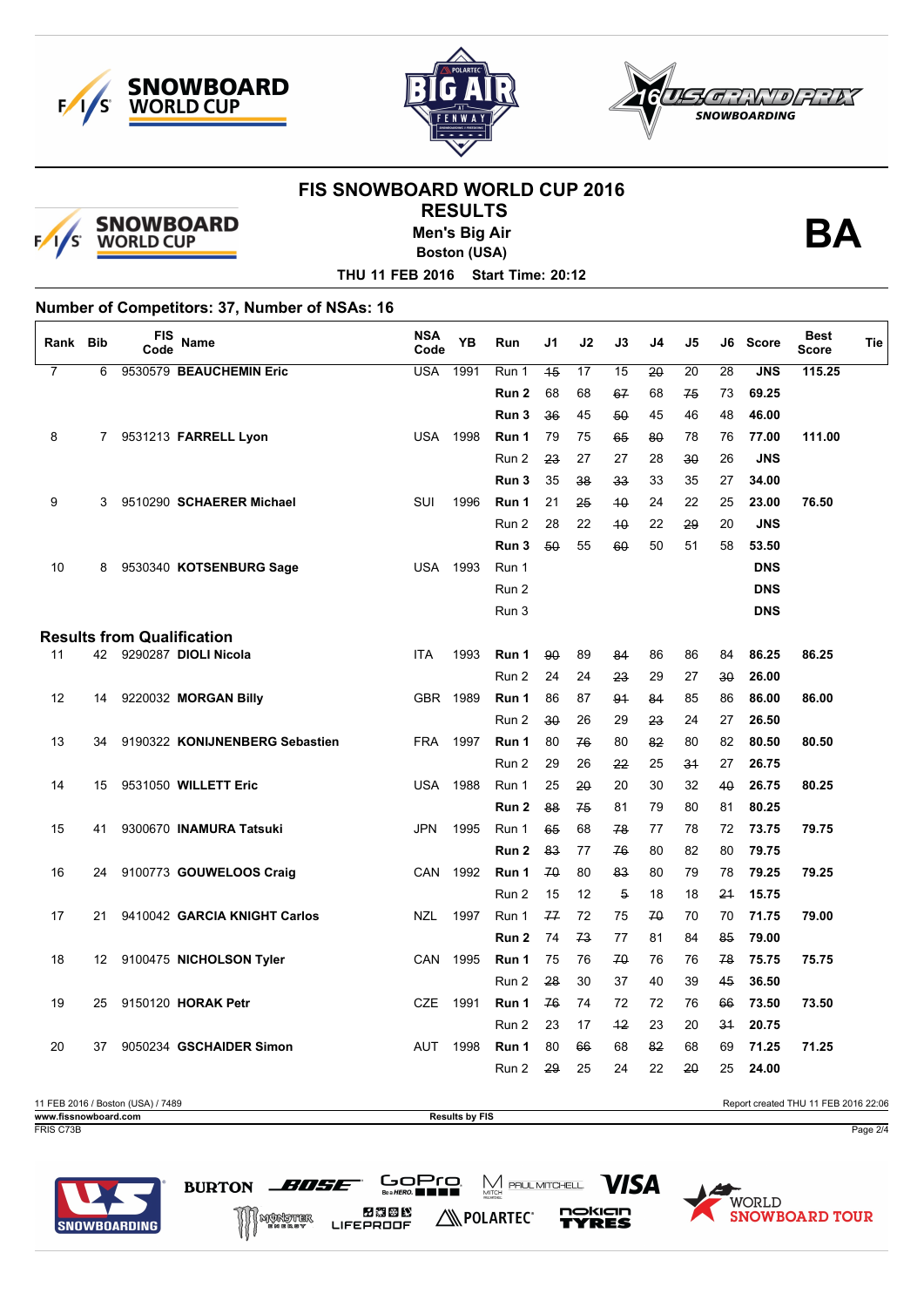





# **FIS SNOWBOARD WORLD CUP 2016 RESULTS**



**Men's Big Air**

**Boston (USA)**

**BA**

**THU 11 FEB 2016 Start Time: 20:12**

#### **Number of Competitors: 37, Number of NSAs: 16**

| Rank            | <b>Bib</b> | FIS<br>Code | <b>Name</b>              | <b>NSA</b><br>Code | <b>YB</b> | Run   | J1             | J2 | J3   | J4 | J5        | J6 | <b>Score</b> | <b>Best</b><br><b>Score</b> | Tie |
|-----------------|------------|-------------|--------------------------|--------------------|-----------|-------|----------------|----|------|----|-----------|----|--------------|-----------------------------|-----|
| $\overline{21}$ | 31         |             | 9530910 MOODY Brett      | <b>USA</b>         | 1995      | Run 1 | 69             | 64 | 74   | 68 | 66        | 64 | 66.75        | 66.75                       |     |
|                 |            |             |                          |                    |           | Run 2 | 33             | 20 | 49   | 31 | 32        | 33 | 29.00        |                             |     |
| 22              | 27         |             | 9510319 THOENEN Moritz   | SUI                | 1996      | Run 1 | 59             | 60 | 65   | 60 | 62        | 68 | 61.75        | 61.75                       |     |
|                 |            |             |                          |                    |           | Run 2 | 52             | 55 | 50   | 66 | 55        | 60 | 55.50        |                             |     |
| 23              | 36         |             | 9530985 DAVIS Brandon    | <b>USA</b>         | 1995      | Run 1 | 58             | 60 | 55   | 68 | 65        | 56 | 59.75        | 59.75                       |     |
|                 |            |             |                          |                    |           | Run 2 | 51             | 52 | 50   | 40 | 41        | 49 | 47.75        |                             |     |
| 24              | 43         |             | 1554994 PETRUSEVICS Toms | LAT                | 1992      | Run 1 | 34             | 34 | 35   | 48 | 44        | 50 | 40.25        | 58.25                       |     |
|                 |            |             |                          |                    |           | Run 2 | 63             | 58 | 60   | 64 | 52        | 49 | 58.25        |                             |     |
| 25              | 46         |             | 9290243 GRUBER Simon     | <b>ITA</b>         | 1987      | Run 1 | 35             | 38 | 40   | 45 | 35        | 42 | 38.75        | 56.00                       |     |
|                 |            |             |                          |                    |           | Run 2 | 64             | 50 | 53   | 56 | 54        | 61 | 56.00        |                             |     |
| 26              | 30         |             | 9050225 LINDMOSER Alois  | <b>AUT</b>         | 1997      | Run 1 | 51             | 62 | 60   | 60 | 50        | 50 | 55.25        | 55.25                       |     |
|                 |            |             |                          |                    |           | Run 2 | 15             | 16 | 15   | 49 | $4\theta$ | 15 | 15.25        |                             |     |
| 27              | 35         |             | 9510281 STAUB Joel       | SUI                | 1994      | Run 1 | 15             | 15 | 40   | 28 | 24        | 30 | 20.50        | 38.50                       |     |
|                 |            |             |                          |                    |           | Run 2 | 39             | 36 | 33   | 39 | 40        | 41 | 38.50        |                             |     |
| 28              | 26         |             | 9530894 MACK Kyle        | <b>USA</b>         | 1997      | Run 1 | 25             | 20 | 25   | 30 | 35        | 30 | 27.50        | 34.00                       |     |
|                 |            |             |                          |                    |           | Run 2 | 28             | 32 | 30   | 37 | 37        | 44 | 34.00        |                             |     |
| 29              | 28         |             | 9060003 de BUCK Sebbe    | <b>BEL</b>         | 1995      | Run 1 | 40             | 18 | 12   | 25 | 22        | 18 | 17.50        | 33.50                       |     |
|                 |            |             |                          |                    |           | Run 2 | 40             | 24 | 32   | 33 | 36        | 33 | 33.50        |                             |     |
| 30              | 20         |             | 9530618 STASSEL Ryan     | <b>USA</b>         | 1992      | Run 1 | 19             | 30 | $+7$ | 34 | 38        | 28 | 27.75        | 27.75                       |     |
|                 |            |             |                          |                    |           | Run 2 | 36             | 22 | 24   | 33 | 27        | 25 | 26.75        |                             |     |
| 31              | 38         |             | 9180071 PAUMOLA Ville    | <b>FIN</b>         | 1991      | Run 1 | 38             | 27 | 49   | 20 | 25        | 34 | 26.50        | 26.50                       |     |
|                 |            |             |                          |                    |           | Run 2 | 22             | 19 | 11   | 13 | 9         | 16 | 14.75        |                             |     |
| 32              | 32         |             | 9220047 COULTAS Rowan    | GBR 1997           |           | Run 1 | 20             | 21 | 20   | 27 | 28        | 36 | 24.00        | 24.00                       |     |
|                 |            |             |                          |                    |           | Run 2 | 9              | 10 | 43   | 11 | 13        | 9  | 10.75        |                             |     |
| 33              | 29         |             | 9510348 BURCH Dario      | SUI                | 1997      | Run 1 | 20             | 22 | 48   | 26 | 26        | 34 | 23.50        | 23.50                       |     |
|                 |            |             |                          |                    |           | Run 2 | 43             | 16 | 13   | 15 | 15        | 23 | 14.75        |                             |     |
| 34              | 39         |             | 9180101 POHJONEN Tuomas  | <b>FIN</b>         | 1995      | Run 1 | $\overline{+}$ | 8  | 5    | 8  | 7         | 2  | 5.50         | 19.25                       |     |
|                 |            |             |                          |                    |           | Run 2 | 19             | 21 | 9    | 18 | 19        | 26 | 19.25        |                             |     |
| 35              | 47         |             | 9040195 WADDINGTON Angus | <b>AUS</b>         | 1997      | Run 1 | 13             | 15 | 40   | 18 | 19        | 20 | 16.25        | 16.25                       |     |
|                 |            |             |                          |                    |           | Run 2 | 18             | 14 | 40   | 17 | 11        | 21 | 15.00        |                             |     |
|                 | 49         |             | 9480392 MAMAEV Anton     | <b>RUS</b>         | 1997      | Run 1 |                |    |      |    |           |    | <b>DNS</b>   |                             |     |
|                 |            |             |                          |                    |           | Run 2 |                |    |      |    |           |    | <b>DNS</b>   |                             |     |

N POLARTEC®

 $\sum_{\text{MITCH}}$  PAUL MITCHELL

*VISA* 

nokian

YRES

WORLD

**SNOWBOARD TOUR** 

GoPro.

238 E

LIFEPROOF

BURTON BUSE

MUNSTER